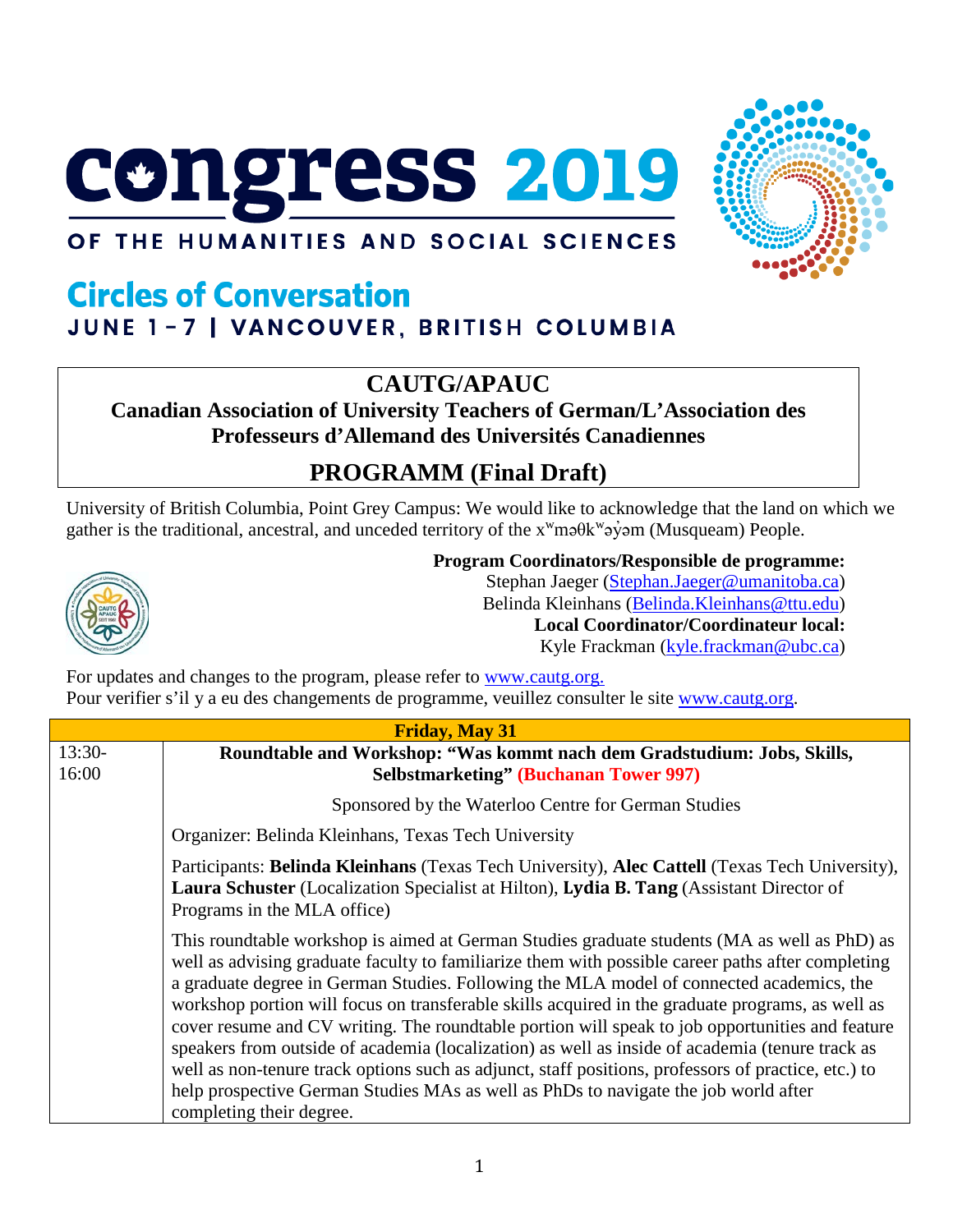| 16:00- | <b>Board Meeting (Buchanan Tower 997)</b>                                                                                                                                                                                                                                                                                                           |  |  |
|--------|-----------------------------------------------------------------------------------------------------------------------------------------------------------------------------------------------------------------------------------------------------------------------------------------------------------------------------------------------------|--|--|
| 18:00  |                                                                                                                                                                                                                                                                                                                                                     |  |  |
| 18:00  | Pre-conference socializing Koerner's Pub (located in Thea Koerner House, University<br>Centre)<br>Compliments of the UBC Department of Central, Eastern, and Northern European Studies<br>(details at event)<br>www.koerners.ca<br>6371 Crescent Rd., Vancouver, BC V6T 1Z2                                                                         |  |  |
|        | east<br>Jhe<br>Chan Centre<br>arizie<br>W marine<br>roa<br>Rose Gamden<br>crescent<br>$\sqrt{1+1}$<br>♦<br>Museum of<br>University Centre<br>Anthropology<br>Buchanan<br>Goveduate<br>Students<br>Jocietaj<br>OERNERSPUB<br><b>Foac</b><br>Treat driew<br>crescent<br>duB<br>International<br>House<br>Roomen's Libnary<br>$\overline{\phantom{a}}$ |  |  |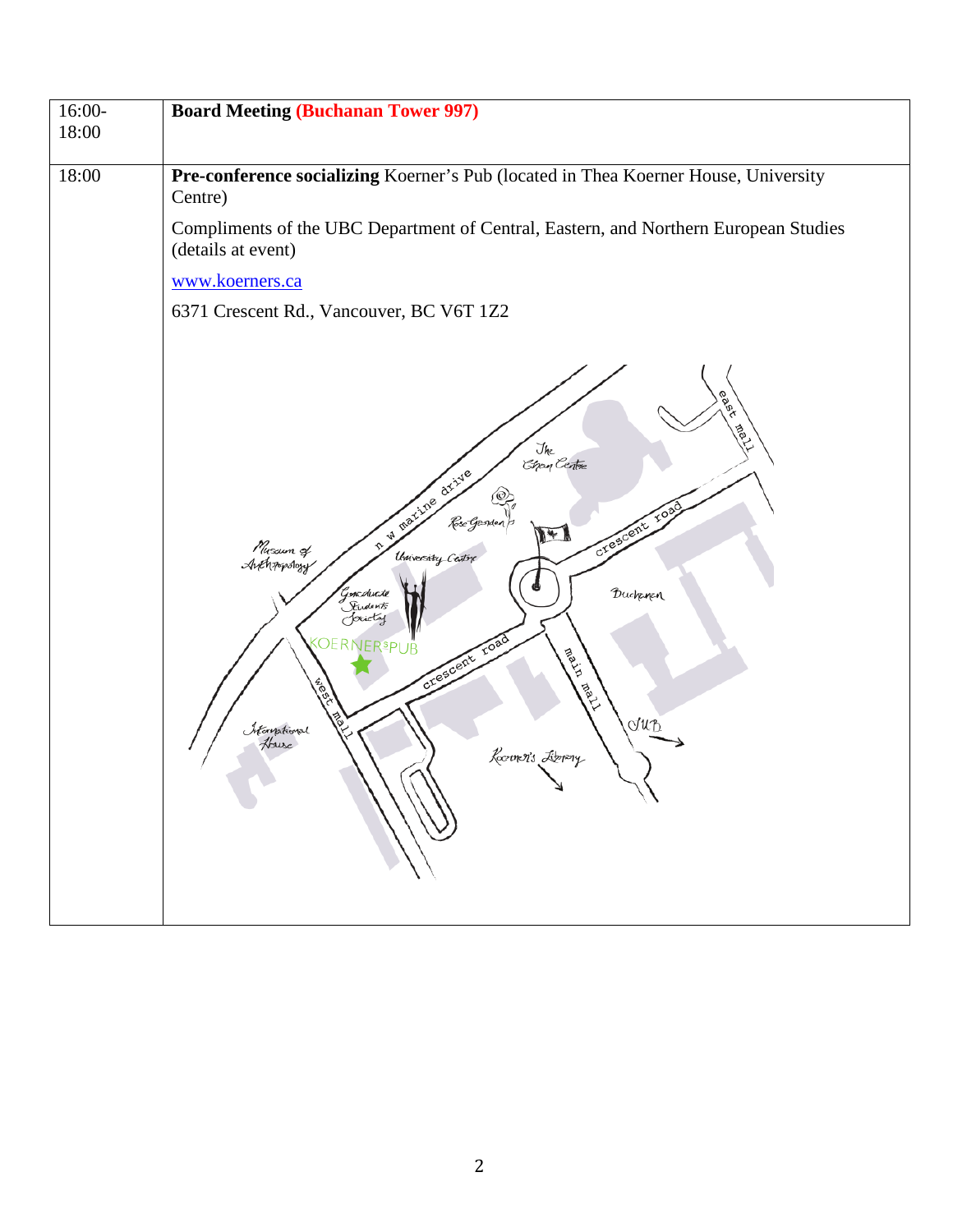| <b>Saturday, June 1</b> |                                                                                                                                                                                                                                                                                                                                                         |                                                                                       |  |
|-------------------------|---------------------------------------------------------------------------------------------------------------------------------------------------------------------------------------------------------------------------------------------------------------------------------------------------------------------------------------------------------|---------------------------------------------------------------------------------------|--|
| $8:45-$<br>9:00         | Welcome & Land Acknowledgment in SWNG 121 (West Mall Swing Space)                                                                                                                                                                                                                                                                                       |                                                                                       |  |
| $9:00-$                 | Panel 1: Migration & Mobility 1 (SWNG 121)                                                                                                                                                                                                                                                                                                              |                                                                                       |  |
| 10:30                   | Chair: Belinda Kleinhans, Texas Tech University                                                                                                                                                                                                                                                                                                         |                                                                                       |  |
|                         | Jennifer Hosek, Queen's University<br>Self-Preserving Chatter and Silent Subjection in Christian Petzold's Transit (2018) and<br>Phoenix (2014)                                                                                                                                                                                                         |                                                                                       |  |
|                         | Sabine Zimmermann, University of British Columbia<br>Immobilities in a 'Post-migrant Age': Forced Migration Narratives in Jenny Erpenbeck's Go,<br>Went, Gone and Elfriede Jelinek's Charges                                                                                                                                                            |                                                                                       |  |
|                         | Michael Boehringer, University of Waterloo<br>"Estranged unto themselves" - The Burden of Hybridity in Rasha Khayat's Weil wir längst<br>woanders sind (2016)                                                                                                                                                                                           |                                                                                       |  |
| $10:30-$<br>11:00       | Coffee Break (SWNG 121)                                                                                                                                                                                                                                                                                                                                 |                                                                                       |  |
| $11:00-$<br>12:30       | Panel 2: Reading and Narrating War<br><b>(SWNG 121)</b>                                                                                                                                                                                                                                                                                                 | Panel 3: Theorizing and Controlling<br><b>Bodies (SWNG 309)</b>                       |  |
|                         | Chair: Helga Thorson, University of Victoria                                                                                                                                                                                                                                                                                                            | Chair: James Skidmore, University of                                                  |  |
|                         | Jakub Kazecki, Bates College                                                                                                                                                                                                                                                                                                                            | Waterloo                                                                              |  |
|                         | Walking Across the Bloodlands: Children<br>and War in Surviving with Wolves by Véra<br>Belmont (2007), Wolf Children by Rick<br>Ostermann (2013), and Lore by Cate<br>Shortland (2013)<br>André Flicker, University of Toronto<br>The Soldier Above the Sea of Shells:<br>Negotiations of the Incommunicable in<br>Literary Landscapes of the Great War | John Evjen, University of Toronto<br>MEAT: Discussing the Nature of the<br>Human Body |  |
|                         |                                                                                                                                                                                                                                                                                                                                                         | <b>Anna Westphal</b> , University of British<br>Columbia                              |  |
|                         |                                                                                                                                                                                                                                                                                                                                                         | Meeting Psychoanalysis Halfway $-A$                                                   |  |
|                         |                                                                                                                                                                                                                                                                                                                                                         | Diffractive Reading of Sigmund Freud's<br>The Ego and the Id                          |  |
|                         |                                                                                                                                                                                                                                                                                                                                                         | Ervin Malakaj, University of British                                                  |  |
|                         | <b>Braden Russell</b> , University of Victoria                                                                                                                                                                                                                                                                                                          | Columbia                                                                              |  |
|                         | Breaking Down the "Other" in Konrad<br>Wolf's Sterne (1959)                                                                                                                                                                                                                                                                                             | The Debilitated Subject in Helma<br>Sanders-Brahms's Die Berührte                     |  |
|                         |                                                                                                                                                                                                                                                                                                                                                         |                                                                                       |  |
| $12:30-$                | Lunch and Award Reception (sponsored by DAAD) (SWNG 121)                                                                                                                                                                                                                                                                                                |                                                                                       |  |
| 14:00                   | <b>Innovate German Award</b>                                                                                                                                                                                                                                                                                                                            |                                                                                       |  |
|                         | Moderator: Markus Stock, University of Toronto                                                                                                                                                                                                                                                                                                          | DAAD<br>Deutscher Akademischer Austauschdienst                                        |  |
|                         |                                                                                                                                                                                                                                                                                                                                                         | German Academic Exchange Service                                                      |  |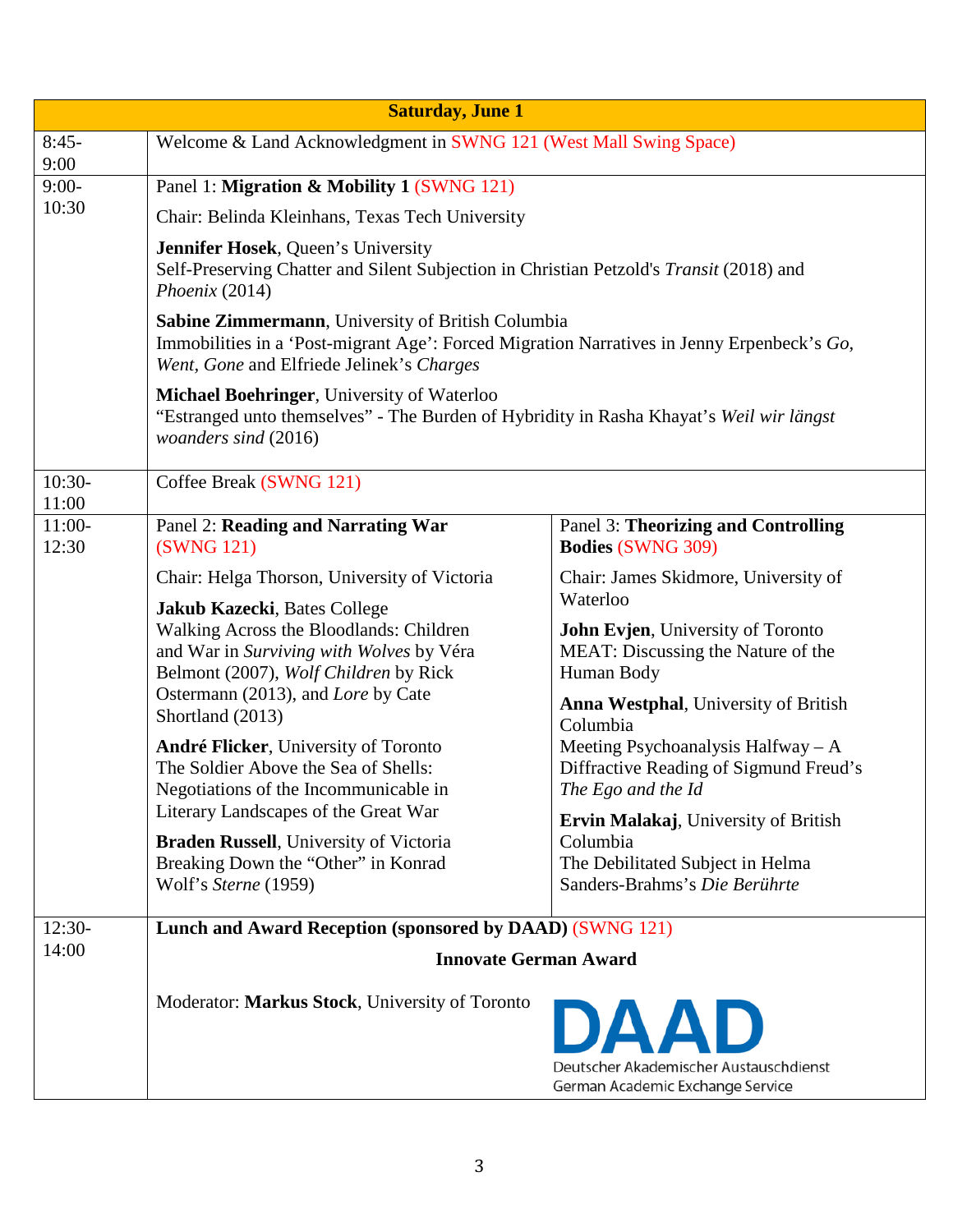| $14:00-$<br>15:30 | Panel 4: Nineteenth-Century Politics and<br><b>Culture (SWNG 121)</b>                                                                                                                                                                                                                                                                                            | Panel 5: Uncovering the Voice of<br>Women (SWNG 309)                                                                                                                                                                                                                                                                                                                                                                                                |  |
|-------------------|------------------------------------------------------------------------------------------------------------------------------------------------------------------------------------------------------------------------------------------------------------------------------------------------------------------------------------------------------------------|-----------------------------------------------------------------------------------------------------------------------------------------------------------------------------------------------------------------------------------------------------------------------------------------------------------------------------------------------------------------------------------------------------------------------------------------------------|--|
|                   | Chair: Ilinca Iurașcu, University of British<br>Columbia                                                                                                                                                                                                                                                                                                         | Chair: Alice Kuzniar, University of<br>Waterloo                                                                                                                                                                                                                                                                                                                                                                                                     |  |
|                   | <b>Martin Wagner, University of Calgary</b><br>Moderately Political: Reassessing the<br>Burgtheater 1815-1855<br>Jade Johnson, Sheffield University<br>Where two worlds meet: the promotion of<br>moderation in Johanna Spyri's Heidi<br>Florian Gassner, University of British<br>Columbia<br>Richard Wagner's Imperial March &<br>German Religious Nationalism | Patricia Milewski, University of British<br>Columbia<br>17th Century German Poet Gertrud<br>Möller: Surfacing in Paratext, Letters<br>and Literary History<br><b>Annika Gilgen, University of Calgary</b><br>The Role of Gender in Paratextual<br>Marketing Strategies of Women's Travel<br>Writings Around 1900<br>Laura Isakov, University of British<br>Columbia<br>Conversing with the State: Depictions of<br>German Female Dissenters in 1974 |  |
| $15:30-$<br>16:00 | Coffee Break (SWNG 121)                                                                                                                                                                                                                                                                                                                                          |                                                                                                                                                                                                                                                                                                                                                                                                                                                     |  |
| $16:00-$<br>17:30 | Panel 6: Haunting Memories: German-language Literature from Eastern and<br><b>Southeastern Europe (SWNG 121)</b>                                                                                                                                                                                                                                                 |                                                                                                                                                                                                                                                                                                                                                                                                                                                     |  |
|                   | Organizers: Florian Gassner, University of British Columbia & Michel Mallet, Université de<br>Moncton                                                                                                                                                                                                                                                            |                                                                                                                                                                                                                                                                                                                                                                                                                                                     |  |
|                   | Chair: Michel Mallet, Université de Moncton                                                                                                                                                                                                                                                                                                                      |                                                                                                                                                                                                                                                                                                                                                                                                                                                     |  |
|                   | Raluca Cernahoschi, Bates College<br>"Nemții aceștia diese Deutschen": Ethnic Representation in Ruth Eder's Die Glocken von<br>Kronstadt                                                                                                                                                                                                                         |                                                                                                                                                                                                                                                                                                                                                                                                                                                     |  |
|                   | Maria Mayr, Memorial University<br>Gulag Memory in Eleonora Hummel's Novels                                                                                                                                                                                                                                                                                      |                                                                                                                                                                                                                                                                                                                                                                                                                                                     |  |
|                   | Jenny Watson, University of Edinburgh<br>Restless Earth: Mapping the Emergence of the 'post-Holocaust Pastoral' in German-Romanian<br>Literature (1965-90)                                                                                                                                                                                                       |                                                                                                                                                                                                                                                                                                                                                                                                                                                     |  |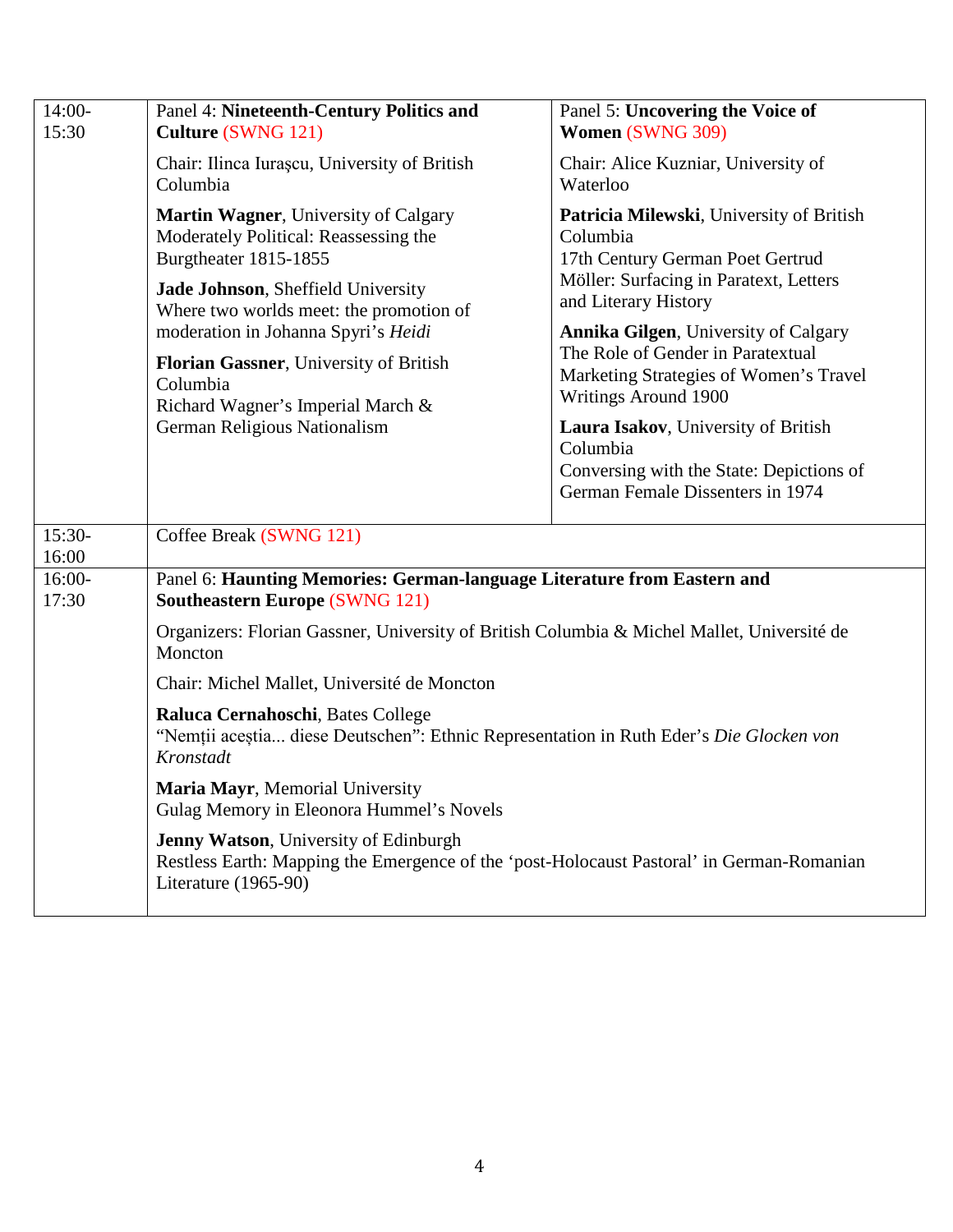| <b>Sunday, June 2</b> |                                                                                                                                                                                                                                                                    |                                                                                                                                                                                        |  |
|-----------------------|--------------------------------------------------------------------------------------------------------------------------------------------------------------------------------------------------------------------------------------------------------------------|----------------------------------------------------------------------------------------------------------------------------------------------------------------------------------------|--|
| $9:00-$               | Panel 7: The Indigenous in German Studies (SWNG 122)                                                                                                                                                                                                               |                                                                                                                                                                                        |  |
| 10:00                 | Chair: Barbara Schmenk, University of Waterloo                                                                                                                                                                                                                     |                                                                                                                                                                                        |  |
|                       | Jörg Esleben, University of Ottawa & Ecem Yücel, University of Ottawa<br>Indigenous Theatre meets Brecht in Sucker Falls and Red Mother                                                                                                                            |                                                                                                                                                                                        |  |
|                       | Lars Richter, University of Manitoba<br>At the Majestic Mountains of Manitoba - A Board Game, Indianthusiasm, and White Fragility                                                                                                                                  |                                                                                                                                                                                        |  |
| $10:00-$<br>10:30     | Coffee Break (SWNG 122)                                                                                                                                                                                                                                            |                                                                                                                                                                                        |  |
| $10:30-$<br>12:00     | Panel 8: Migration & Mobility 2 (SWNG<br>122)                                                                                                                                                                                                                      | Panel 9: Comics/Graphic Literature<br><b>Studies (SWNG 309)</b>                                                                                                                        |  |
|                       | Chair: Charlotte Schallié, University of<br>Victoria                                                                                                                                                                                                               | Chair: Geoffrey Winthrop-Young,<br>University of British Columbia                                                                                                                      |  |
|                       | Kathrin Seidl, Brandeis University<br>Sex, Submission and the Power of Speech:<br>On Human Rights Violations in German<br><b>Brothels</b><br>Gaby Pailer, University of British Columbia<br>Queer Life Narratives of Early Modern<br>Europe: Tyll and Rosenstengel | Paul Malone, University of Waterloo<br>Convention and Invention from the<br>Austrian First Republic to the Anschluss:<br>Karl Theodor Zelger and Domestic<br>Comedy in the Comic Strip |  |
|                       |                                                                                                                                                                                                                                                                    | Christina Kraenzle, York University<br>Spirou's Transnational Travels:<br><b>Historical Memory and Comics Memory</b><br>in Flix's Spirou in Berlin                                     |  |
|                       |                                                                                                                                                                                                                                                                    | Alec Cattell, Texas Tech University<br>The Struggle to Control Narrative: Peer<br>Meter and Barbara Yelin's 2010 Graphic<br>Novel Gift                                                 |  |
| $12:00-$              | <b>Lunch Break</b>                                                                                                                                                                                                                                                 |                                                                                                                                                                                        |  |
| 13:30                 | <b>Seminar Board Meeting (SWNG 309)</b>                                                                                                                                                                                                                            |                                                                                                                                                                                        |  |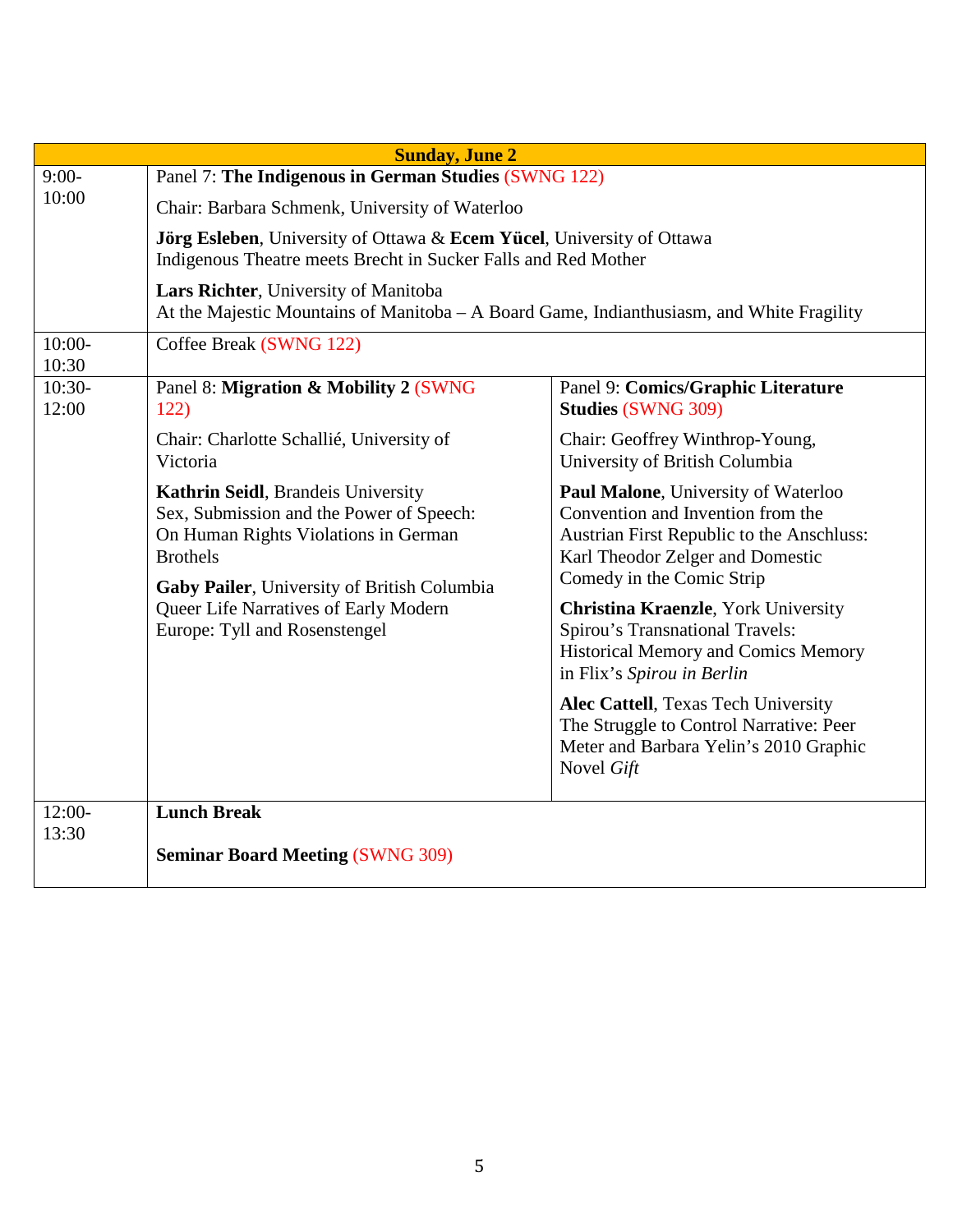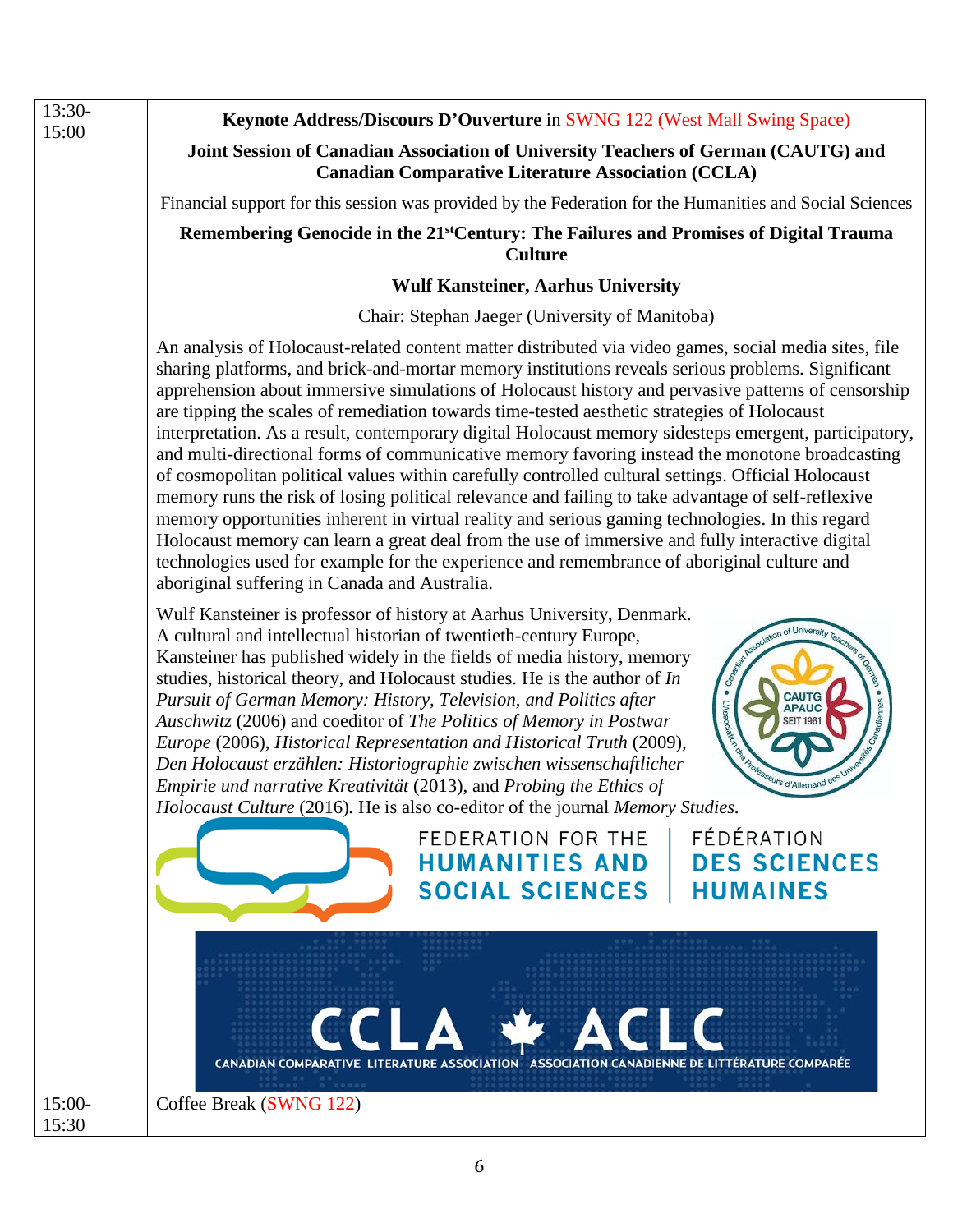| 15:30-            | <b>Panel 10 (SWNG 122)</b>                                                                                                                                                                                                                                                                                                                                                                                                                                                                                                                                                                                                                                                                                                                                                                                                                                                                                                                                                                                                                                                                                                        |  |  |
|-------------------|-----------------------------------------------------------------------------------------------------------------------------------------------------------------------------------------------------------------------------------------------------------------------------------------------------------------------------------------------------------------------------------------------------------------------------------------------------------------------------------------------------------------------------------------------------------------------------------------------------------------------------------------------------------------------------------------------------------------------------------------------------------------------------------------------------------------------------------------------------------------------------------------------------------------------------------------------------------------------------------------------------------------------------------------------------------------------------------------------------------------------------------|--|--|
| 16:30             | <b>New Approaches in German Language Teaching</b>                                                                                                                                                                                                                                                                                                                                                                                                                                                                                                                                                                                                                                                                                                                                                                                                                                                                                                                                                                                                                                                                                 |  |  |
|                   | Chair: Christine Kampen-Robinson, Canadian Mennonite University                                                                                                                                                                                                                                                                                                                                                                                                                                                                                                                                                                                                                                                                                                                                                                                                                                                                                                                                                                                                                                                                   |  |  |
|                   | Joachim Liedtke, Kristianstad University<br>Zum innovativen Einsatz der modernen Informationstechnologie im Bereich der<br>Sprachdidaktik und kontrastiven Sprachlehrforschung Deutsch als Fremdsprache / English as a<br>Foreign Language (DaF/EFL)                                                                                                                                                                                                                                                                                                                                                                                                                                                                                                                                                                                                                                                                                                                                                                                                                                                                              |  |  |
|                   | Mary Grantham O'Brien, University of Calgary<br>Assigning lexical stress to derived words in second language German                                                                                                                                                                                                                                                                                                                                                                                                                                                                                                                                                                                                                                                                                                                                                                                                                                                                                                                                                                                                               |  |  |
| 16:30-            | <b>Panel 11 (SWNG 122)</b>                                                                                                                                                                                                                                                                                                                                                                                                                                                                                                                                                                                                                                                                                                                                                                                                                                                                                                                                                                                                                                                                                                        |  |  |
| 17:30             | <b>Communication and Discourses</b>                                                                                                                                                                                                                                                                                                                                                                                                                                                                                                                                                                                                                                                                                                                                                                                                                                                                                                                                                                                                                                                                                               |  |  |
|                   | Chair: Jason Lieblang, University of British Columbia                                                                                                                                                                                                                                                                                                                                                                                                                                                                                                                                                                                                                                                                                                                                                                                                                                                                                                                                                                                                                                                                             |  |  |
|                   | <b>Jacqueline Vansant</b> , University of Michigan-Dearborn<br>An Epistolary Conversation Circle: Identity and Place in the Group Correspondence of Jewish-<br>Austrian Classmates (1938-1953)                                                                                                                                                                                                                                                                                                                                                                                                                                                                                                                                                                                                                                                                                                                                                                                                                                                                                                                                    |  |  |
|                   | <b>Jennifer Leslie Heidebrecht</b> , University of Calgary<br>12 Degrees of Alienation: A Socio-Political Exploration of Hanns Eisler's use of the Twelve-<br>Tone Method during Exile (1938-1948)                                                                                                                                                                                                                                                                                                                                                                                                                                                                                                                                                                                                                                                                                                                                                                                                                                                                                                                                |  |  |
| $17:30-$<br>19:00 | <b>President's reception</b> in Robert H. Lee Alumni Centre (6163 University Blvd)                                                                                                                                                                                                                                                                                                                                                                                                                                                                                                                                                                                                                                                                                                                                                                                                                                                                                                                                                                                                                                                |  |  |
| 19:00-<br>20:30   | Keynote Address/Discours D'Ouverture-sponsored by Goethe Institut                                                                                                                                                                                                                                                                                                                                                                                                                                                                                                                                                                                                                                                                                                                                                                                                                                                                                                                                                                                                                                                                 |  |  |
|                   | Foreign Language Literacy and the Literary: Textual Transactions and Symbolic Struggles                                                                                                                                                                                                                                                                                                                                                                                                                                                                                                                                                                                                                                                                                                                                                                                                                                                                                                                                                                                                                                           |  |  |
|                   | <b>Chantelle Warner</b> , University of Arizona                                                                                                                                                                                                                                                                                                                                                                                                                                                                                                                                                                                                                                                                                                                                                                                                                                                                                                                                                                                                                                                                                   |  |  |
|                   | Chair: Sara Ghaffarian, Goethe Institut                                                                                                                                                                                                                                                                                                                                                                                                                                                                                                                                                                                                                                                                                                                                                                                                                                                                                                                                                                                                                                                                                           |  |  |
|                   | in SWNG 122 (West Mall Swing Space)                                                                                                                                                                                                                                                                                                                                                                                                                                                                                                                                                                                                                                                                                                                                                                                                                                                                                                                                                                                                                                                                                               |  |  |
|                   | Over the past couple of decades "literacy" has emerged as a key critical term in second language<br>teaching and learning. This has been driven by a renewed and re-theorized interest in how text-based<br>practices mediate and are mediated by human activity across diverse media, linguistic, and discursive<br>channels often captured by term "multiliteracies" (New London Group, 1996). Accordingly, literacy<br>frameworks are associated with an increased attention to in how culturally-specific literacy practices<br>afford different ways of designing meaning. Within the context of these shifting paradigms, this talk<br>will consider the particular potential of aesthetics and literary play in fostering German learners'<br>multiple literacies through stylistic and symbolic awareness. Based on examples of learners'<br>engagements with works of literary prose and with the new literacy practices found in digital games,<br>the talk will show how putting learner's into 'conversation' with works that evoke aesthetic response<br>can create opportunities for language and culture learning. |  |  |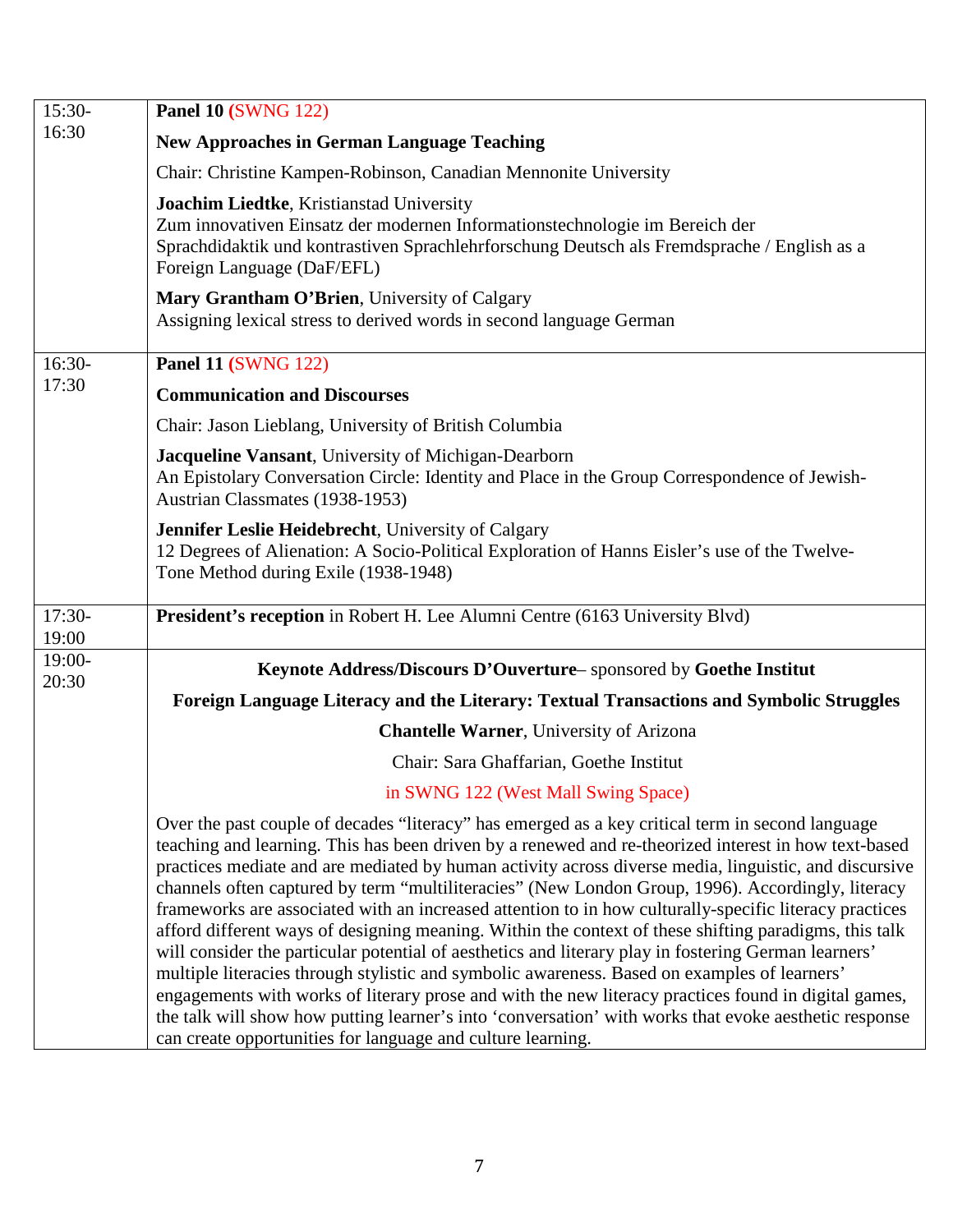Chantelle Warner is Associate Professor of German Studies, faculty member of the interdisciplinary program in Second Language Acquisition and Teaching, and Co-Director of the Center for Educational Resources in Culture, Language and Literacy at the University of Arizona, where she also directs the German Language Program. Her research focuses on affective and experiential dimensions of language use and learning, foreign language literacy development, stylistics, and literary pragmatics and has been published in a range of journals including, *Language and Literature*, *Language Learning and Technology*, and *L2 Journal*. Her monograph *The Pragmatics of Literary Testimony* explored the glamour of authenticity underlying the reception of a number of works of (quasi-)-autobiographical literature in the latter part of the 20th GOET

century and examined the kinds of stylistic effects that seem to evoke this response. She is a founding co-editor of the journal *Critical Multilingualism* 

*Studies*. **Monday, June 3** 9:00- **Proof Queer Lives on Display: In the Archives of The Institute of Sexual Science in Berlin Prof. Heike Bauer**, Birkbeck, University of London (organized by UBC's Rare Books and Special Collections) (Irving K. Barber Learning Centre, Lillooet Room) What does it mean to 'archive' the lives of people whose bodies and desires do not match the norms of their time? This talk discusses the Institute of Sexual Sciences in Berlin, arguably the world's first LGBTI archive, building on recent queer and trans scholarship on the uses of archival practices in transformative politics. The Institute was founded in 1919 by the influential Jewish sexologist Magnus Hirschfeld (1868-1935). Best known today for his homosexual rights campaigns, conception of 'sexual intermediaries' and foundational studies of what he called 'transvestism', Hirschfeld is one of the most influential figures in modern sex research and activism. At the Institute he accumulated a unique 'archive of sex' full of books, journals, clinical notes, objects, visual materials other documents relating to LGBTI issues. This library was destroyed in a Nazi attack in 1933, although materials from the collection survive to this day. Examining the Institute's complex history, the talk will reckon with the limits as well as the gains of 'evidence' based sexual rights politics. Heike Bauer is Professor of Modern Literature and Cultural History and Head of the Department of English & Humanities at Birkbeck College, University of London. She has published widely on the sexology, literature and the modern history of sexuality including most recently the books *The Hirschfeld Archives: Violence, Death, and Modern Queer Culture* (Temple UP, 2017; available open access: [http://www.oapen.org/search?identifier=628406\)](http://www.oapen.org/search?identifier=628406) and (ed.) *Sexology and Translation: Cultural and Scientific Encounters Across the Modern World* (Temple UP, 2015). In collaboration with the **rare books exhibition "A Queer Century, 1869-1969: A Rare Books Exhibition", June 1-7**: 2019 marks several major anniversaries in queer history: 150 years since the emergence of homosexuality as a named concept and fifty years since the Stonewall riots and the decriminalization of homosexuality in Canada. "A Queer Century, 1869-1969" brings together rare books, art, manuscripts, and ephemera from the holdings of UBC's Rare Books and Special Collections to tell the story of this pivotal century in queer cultural history. More information about the initiative behind the exhibition available at [https://qcp.arts.ubc.ca/.](https://qcp.arts.ubc.ca/) Organized by Dr. Kyle Frackman and Dr. Gregory Mackie (UBC).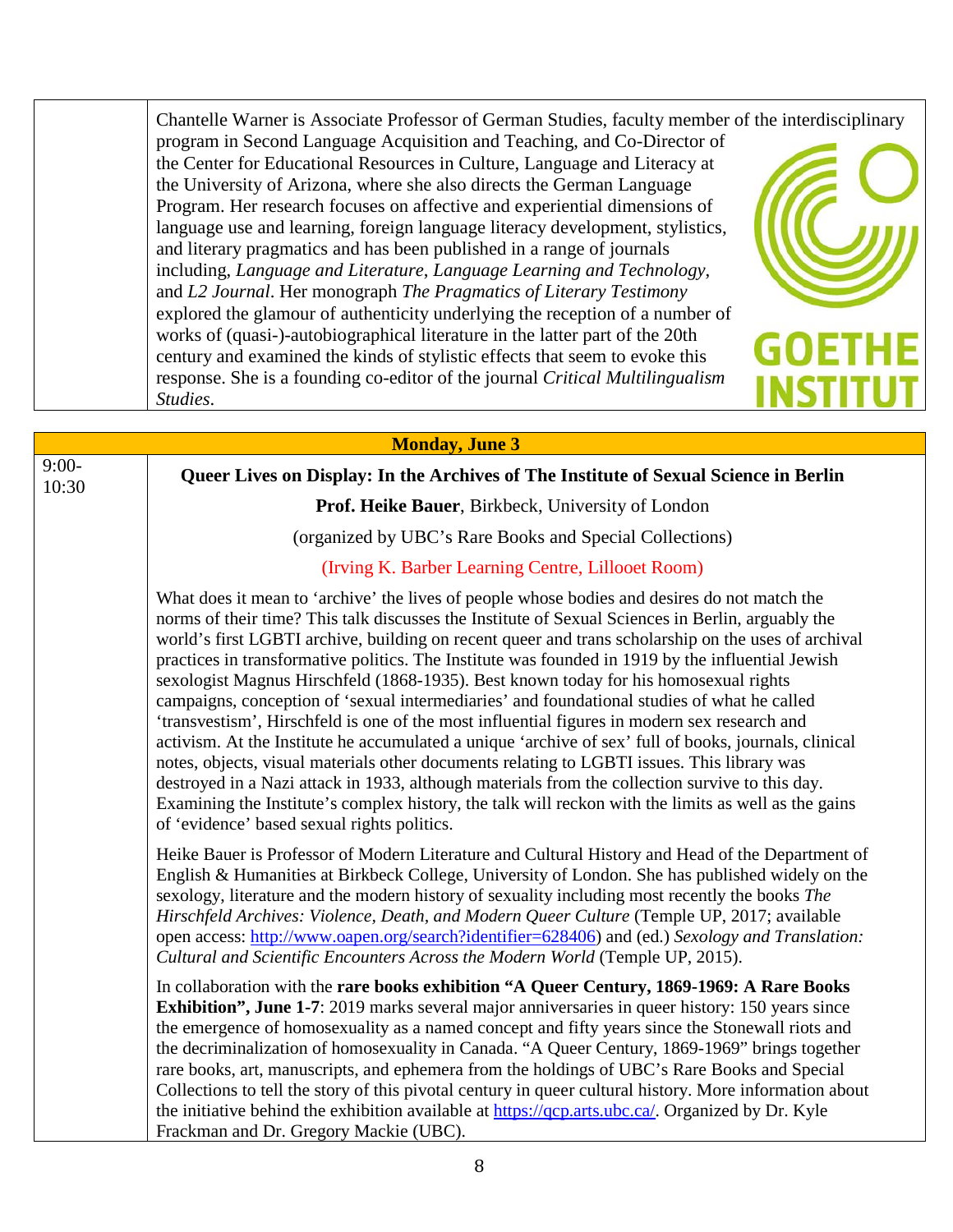| $10:30-$          | Coffee Break (in front of GEOG 200)                                                                                                                                                                                                                     |  |  |
|-------------------|---------------------------------------------------------------------------------------------------------------------------------------------------------------------------------------------------------------------------------------------------------|--|--|
| 11:00             |                                                                                                                                                                                                                                                         |  |  |
| $11:00-$<br>12:30 | Joint Panel of Canadian Association of University Teachers of German (CAUTG), Sexuality<br>Studies Association (SSA), and Coalition of Women in German (WiG)                                                                                            |  |  |
|                   | in GEOG 200 (Geography)                                                                                                                                                                                                                                 |  |  |
|                   | 'Good' Queers and Hated Others: Integration, Expulsion, and Disavowal of Subjects in<br><b>Contemporary German-language Society and Culture</b>                                                                                                         |  |  |
|                   | Financial support for this session was provided by the Federation for the Humanities and<br><b>Social Sciences</b>                                                                                                                                      |  |  |
|                   | Organizers: Simone Pfleger (University of Alberta), Carrie Smith (University of Alberta)                                                                                                                                                                |  |  |
|                   | Chair: Carrie Smith (University of Alberta)                                                                                                                                                                                                             |  |  |
|                   | Elizabeth Bridges, Rhodes College<br>Berlin, Gay Tourism, and Queer-Normative Spaces: Die leere Mitte                                                                                                                                                   |  |  |
|                   | <b>Simone Pfleger, University of Alberta</b><br>Not Quite Paradise: Cruel Optimism and (De)Humanization of Subjects in Ulrich Seidl's<br>Paradies trilogy                                                                                               |  |  |
|                   | Kyle Frackman, University of British Columbia<br>J.S. Bach and Crip Theory: Music, Space, and Bodies in Draußen in meinem Kopf                                                                                                                          |  |  |
|                   | n of University<br>Sexuality Studies Association/<br>Association d'études de la sexualité<br>Coalition of<br><b>WOMEN IN GERMAN</b><br>S d'Allemand de                                                                                                  |  |  |
|                   | FÉDÉRATION<br>FEDERATION FOR THE<br><b>DES SCIENCES</b><br><b>HUMANITIES AND</b><br><b>SOCIAL SCIENCES</b><br><b>HUMAINES</b>                                                                                                                           |  |  |
| $12:30-$          | <b>Networking Lunch Reception</b> in GEOG 200 (Geography)                                                                                                                                                                                               |  |  |
| 14:00             | Financial support for this session was provided by the Federation for the Humanities and Social<br>Sciences                                                                                                                                             |  |  |
|                   | Informal conversation on interdisciplinary research and networking (for everybody who<br>attends any of the three interdisciplinary events of the day (Bauer talk, "Good' Queers and<br>Hated Others"-Panel, "Indigenous & German Studies"-Roundtable). |  |  |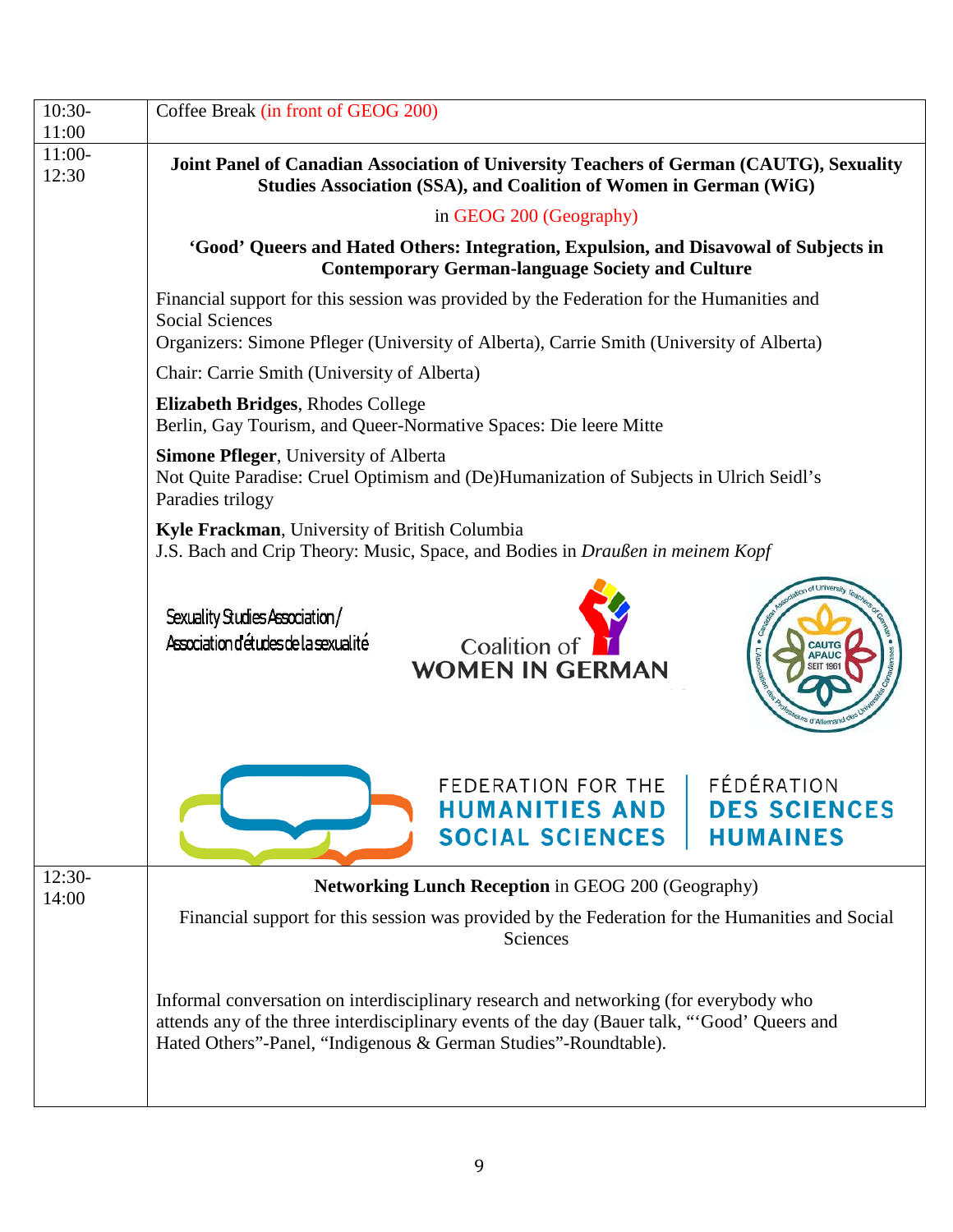| $14:00-$          | Roundtable "Building Transdisciplinary Relationships: Indigenous & German Studies"                                                                                                                                                                                                                                                                                                                                                                                                                                                                                                                                                                                                                                                                                                                                                                                                                                                                                                     |                                          |  |
|-------------------|----------------------------------------------------------------------------------------------------------------------------------------------------------------------------------------------------------------------------------------------------------------------------------------------------------------------------------------------------------------------------------------------------------------------------------------------------------------------------------------------------------------------------------------------------------------------------------------------------------------------------------------------------------------------------------------------------------------------------------------------------------------------------------------------------------------------------------------------------------------------------------------------------------------------------------------------------------------------------------------|------------------------------------------|--|
| 16:00             | in GEOG 200 (Geography)                                                                                                                                                                                                                                                                                                                                                                                                                                                                                                                                                                                                                                                                                                                                                                                                                                                                                                                                                                |                                          |  |
|                   | This roundtable explores the transdisciplinary ground between Indigenous Studies and German<br>Studies. Guided by an understanding that the conversations around restoring relations must<br>reach into all disciplines, participants will explore the role German Studies—its research,<br>teaching, and institutions—can play in the overdue rethinking of the academy beyond its<br>colonial, exclusionary, and racist legacies with a view toward transformative change. In<br>thought papers and moderated discussion, an interdisciplinary group of Indigenous scholars<br>and German Studies scholars will offer insight into how the transdisciplinary linkages between<br>German and Indigenous Studies might create fruitful interchange that advocates for social<br>justice actions while serving as one site of knowledge exchange.<br>Organizers: Carrie Smith (University of Alberta), Markus Stock (University of Toronto),<br>Renae Watchman (Mount Royal University) |                                          |  |
|                   |                                                                                                                                                                                                                                                                                                                                                                                                                                                                                                                                                                                                                                                                                                                                                                                                                                                                                                                                                                                        |                                          |  |
|                   | Moderators: Carrie Smith, University of Alberta) & Markus Stock, University of Toronto)                                                                                                                                                                                                                                                                                                                                                                                                                                                                                                                                                                                                                                                                                                                                                                                                                                                                                                |                                          |  |
|                   | Participants:                                                                                                                                                                                                                                                                                                                                                                                                                                                                                                                                                                                                                                                                                                                                                                                                                                                                                                                                                                          |                                          |  |
|                   | Natchee Barnd, Oregon State University                                                                                                                                                                                                                                                                                                                                                                                                                                                                                                                                                                                                                                                                                                                                                                                                                                                                                                                                                 |                                          |  |
|                   | <b>Bradley Boovy, Oregon State University</b>                                                                                                                                                                                                                                                                                                                                                                                                                                                                                                                                                                                                                                                                                                                                                                                                                                                                                                                                          |                                          |  |
|                   | Joerg Esleben, University of Ottawa                                                                                                                                                                                                                                                                                                                                                                                                                                                                                                                                                                                                                                                                                                                                                                                                                                                                                                                                                    | <b>TANA MENDENHALL</b>                   |  |
|                   | Aubrey Hanson, University of Calgary & Maia Morris,<br>University of Calgary                                                                                                                                                                                                                                                                                                                                                                                                                                                                                                                                                                                                                                                                                                                                                                                                                                                                                                           |                                          |  |
|                   | Renae Watchman, Mount Royal University                                                                                                                                                                                                                                                                                                                                                                                                                                                                                                                                                                                                                                                                                                                                                                                                                                                                                                                                                 | seminar<br>A Journal of Germanic Studies |  |
|                   | Sponsored by Seminar: A Journal of Germanic Studies                                                                                                                                                                                                                                                                                                                                                                                                                                                                                                                                                                                                                                                                                                                                                                                                                                                                                                                                    | Volume 55, Number 1, 2019                |  |
|                   |                                                                                                                                                                                                                                                                                                                                                                                                                                                                                                                                                                                                                                                                                                                                                                                                                                                                                                                                                                                        |                                          |  |
| $16:15-$<br>17:45 | <b>Annual Business Meeting in GEOG 200 (Geography)</b>                                                                                                                                                                                                                                                                                                                                                                                                                                                                                                                                                                                                                                                                                                                                                                                                                                                                                                                                 |                                          |  |
|                   | The ABM includes a vote on bylaw changes – please all attend (faculty and graduate students),<br>so that we have quorum.                                                                                                                                                                                                                                                                                                                                                                                                                                                                                                                                                                                                                                                                                                                                                                                                                                                               |                                          |  |